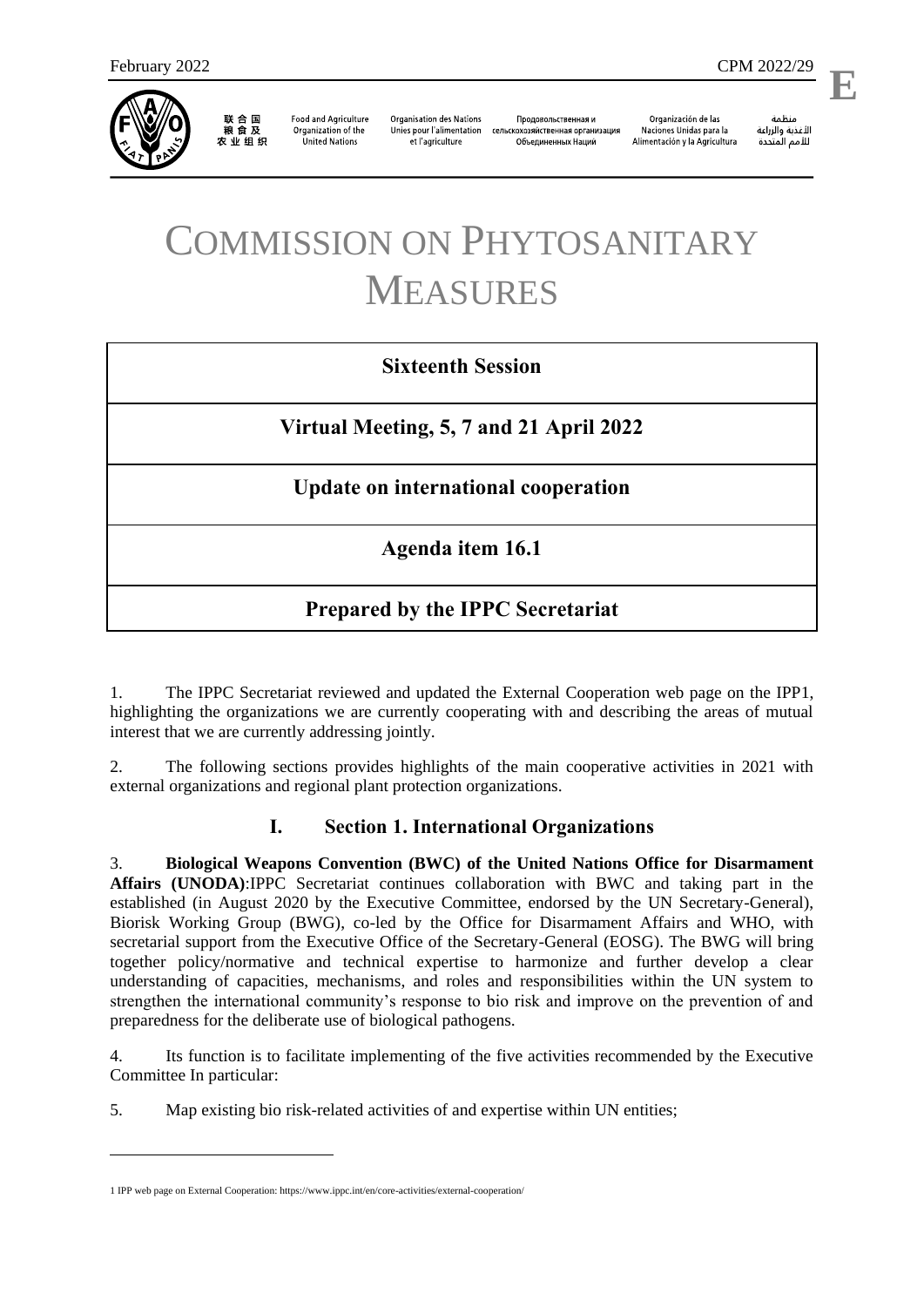1) Develop the current draft "bio-emergency management framework for deliberate biological events" (being prepared under the Secretary-General's Disarmament Agenda) into an overarching guidance framework for the UN system;

2) Explore the establishment of a staff exchange programme to foster collaboration and build internal expertise;

3) Convene a UN table-top bio risk assessment and mitigation exercise at Principal or Deputy level and at the country level; and

4) Develop a strategy for greater multi-stakeholder engagement.

6. Namely, Activity 4 is concerned with convening a UN table-top exercise (TTX) at the Principal (or Deputy level). Consequences of bio risk can affect human (or public) health, but also animal or plant health, which could impact food safety, food security, the economy and overall stability. Disease can exacerbate conflicts and vice versa. Disease can be weaponized, or disease can be caused by accidents. Moreover, bio risks can affect the UN's ability to work on all levels. Therefore, it is important to roles, mandates, capacities and capabilities of UN agencies to provide effective joint responses. The TTX aims to bring together the Principals of all relevant UN entities for a two-hour guided exercise, which will be used as a stepping stone to develop a cross-UN exercises programme in the future;

7. **CABI** actively participated in the CPM Focus Group on Pest Outbreak Alert and Response Systems and in the FAO/IPPC Technical Working Group on Quarantine and Phytosanitary Measures responsible for the coordination of all the technical activities related to the prevention of FAW spread to new areas;

8. **Convention on Biological Diversity (CBD):** The IPPC Secretariat continues addressing the protection of the environment from the impacts of plant pests, as one of the IPPC strategic objectives for the new decade. Consequently, the IPPC framework is applied to address environmental concerns as they relate to plant biodiversity and emerging problems associated with invasive alien species that are plant pests. The IPPC and the CBD Secretariats has a Memorandum of Understanding and it is in the process to get a new work plan for 2022-2024 to enhance even more the synergies, cooperation and actions. During 2021 the IPPC Secretariat actively participated and called upon the IPPC contracting parties on the meetings of the [Subsidiary Body on Scientific, Technical and Technological Advice](https://www.cbd.int/meetings/SBSTTA-24)  [\(SBSTTA-24\)](https://www.cbd.int/meetings/SBSTTA-24) and the [Subsidiary Body on Implementation \(SBI-3\),](https://www.cbd.int/conferences/sbstta24-sbi3/sbi-03) paving the way to the fifteenth session of the CBD Conference of Parties (COP-15). Specific contributions were given to the topics on Post-2020 Global Biodiversity Framework, invasive alien species and communications. Moreover, the creation of a Biodiversity-group with members of the IPPC Secretariat was done to ensure that a work plan with the CBD and that on biodiversity related topics are well thought and followed;

9. **Centre International de Hautes Etudes Agronomiques Méditerranéennes (CIHEAM)**: CIHEAM was a member of the IYPH International Steering Committee and collaborated with the IPPC Secretariat on a number of initiatives to promote the IYPH 2020 and its legacies;

10. **Comité de liaison Europe-Afrique-Caraïbes-Pacifique (COLEACP):** The fruitful collaboration with COLEACP translated in 2021 with the signing of a Memorandum of Understanding -in between FAO and COLEACP. A launch webinar was organized on the occasion of the signing of the MoU, opened by Beth Bechdol, Deputy Director General of FAO. In 2021, COLEACP was represented in the Working Groups to develop e-learning courses on Pest Risk Analysis, Export Certification Systems, Surveillance and Reporting, and Inspection. In addition to providing in-kind pedagogical expertise to these groups, COLEACP is also providing in-kind IT support to develop three of these e-learning materials and is planning to also translate them in French. A Guide was also translated in French;

11. **International Advisory Group for Pest Risk Analysis (IAGPRA**): The International Pest Risk Research Group (IPRRG) accepted IAGARPA former roles and responsibilities. The chair of IAGARPA informed the IPPC that the IPRRG should replace IAGARPA as an external organization providing expert advice on pest risk analysis to the IPPC.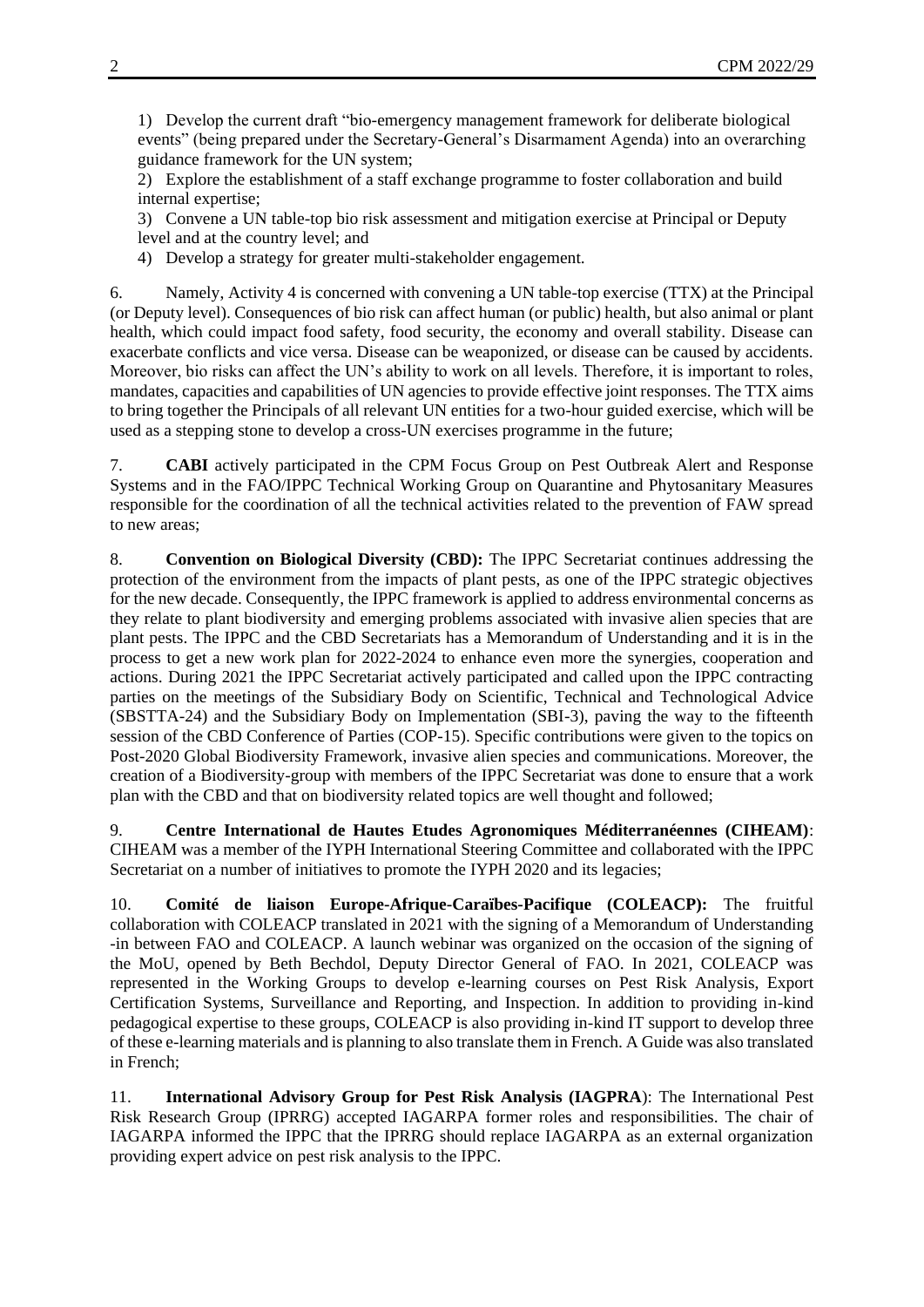12. **International Atomic Energy Agency (IAEA):** Cooperation with IAEA continued thoughtout 2021, particular for the development of international standards and with the Technical Panel on Phytosanitary Measures (TPPT) in which IAEA has a member as outlined in the panel's Specification. IAEA also actively participated in the CPM Focus Group on Pest Outbreak Alert and Response Systems.

13. **International Maritime Organization (IMO**): In addition, the IPPC Secretariat on behalf of SCTF contributed extensively to the revision of the IMO Guidelines on CTU Inspection Programmes. The IPPC Secretariat have been working to include sea container cleanliness criteria into the IMO inspection programmes through the participation of the IPPC Secretariat in the Correspondence Group (CG) and through advice provided by several NPPOs through their representatives to the CG.

14. In 2021, after long negotiations and considerable contribution from IPPC Secretariat, the CCC 7 approved proposals from the Correspondence Group (CG) and included pest contamination in the revised draft IMO inspection guidelines, subject for adoption by MSC 105 (April 2022). The IPPC may also make a statement on this matter during MSC 105. This marks an important development and confirms a willingness by the maritime community and stakeholders to actively participate in reducing pest contamination of containers and their cargoes;

15. **International Forest Quarantine Research Group (IFQRG):** The International Forestry Quarantine Research Group (IFQRG), formed in 2003, is an independent science group that carries out analysis and scientific research in response to international forest phytosanitary issues. The Technical Panel on Forest Quarantine (TPFQ), the Technical Panel o Phytosnitary Treatments (TPPT) and the CPM Standards Committee utilizes the IFQRG in obtaining answers to key science questions;

16. **International Seed Federation (ISF):** The IPPC Secretariat collaborated with ISF as member of the IYPH International Steering Committee and contributed to ISF events with speakers. A representative from the ISF also delivered a presentation about their work related to e-Commerce to the WG that is tasked with developing the IPPC Guide on e-Commerce. The ISF suggested the possibility to organise an event on Plant Health and the Agenda 2030 among the IYPH webinars paving the way to the first International Plant Health Conference;

17. **Inter-American Institute for Cooperation on Agriculture (IICA)**: The Inter-American Institute for Cooperation on Agriculture (IICA) is the specialized agency for agriculture of the Inter-American System that supports the efforts of Member States to achieve agricultural development and rural well-being. In 2021, contacts were established with the IICA representative to relaunch cooperation and identify areas of collaboration with the IPPC Secretariat;

18. **Ozone Secretariat:** Under the Montreal Protocol on Substances that Deplete the Ozone Layer, technical advice and assessment on issues related to the production and use of methyl bromide, a potent ozone-depleting substance, are dealt with by the Methyl Bromide Technical Options Committee (MBTOC), which is one of the Protocol's Technical Options Committees of the Technology and Economic Assessment Panel (TEAP). The work of the MBTOC has also involves cooperative efforts with the Technical Panel on Phytosanitary Treatments (TPPT) of the International Plant Protection Convention (IPPC) since a Memorandum of Understanding (MOU) was signed between the Ozone Secretariat of the United Nations Environment Programme and the Food and Agriculture Organization of the United Nations, on behalf of the Secretariat of the IPPC in 2012. Parties collaborate by exchanging technical information between the MBTOC and the TPPT with a view to maximizing efficiency and effectiveness in advancing the mutual aims of the treaties minimizing duplication of effort;

19. **Standards and Trade Development Facility (STDF):** The STDF is an organization housed in the WTO and composed of the following core members: Codex, FAO, IPPC Secretariat, OIE, WBG, WHO and WTO. The Secretariat participated in all STDF Working Group (WG) meetings, which were held virtually in 2021. The IPPC Secretariat conducted in depth reviews of several grant applications with a phytosanitary component, providing these comments to the WG, which reviews, approves and prioritizes STDF projects (including project preparation grants). Full details on approved projects and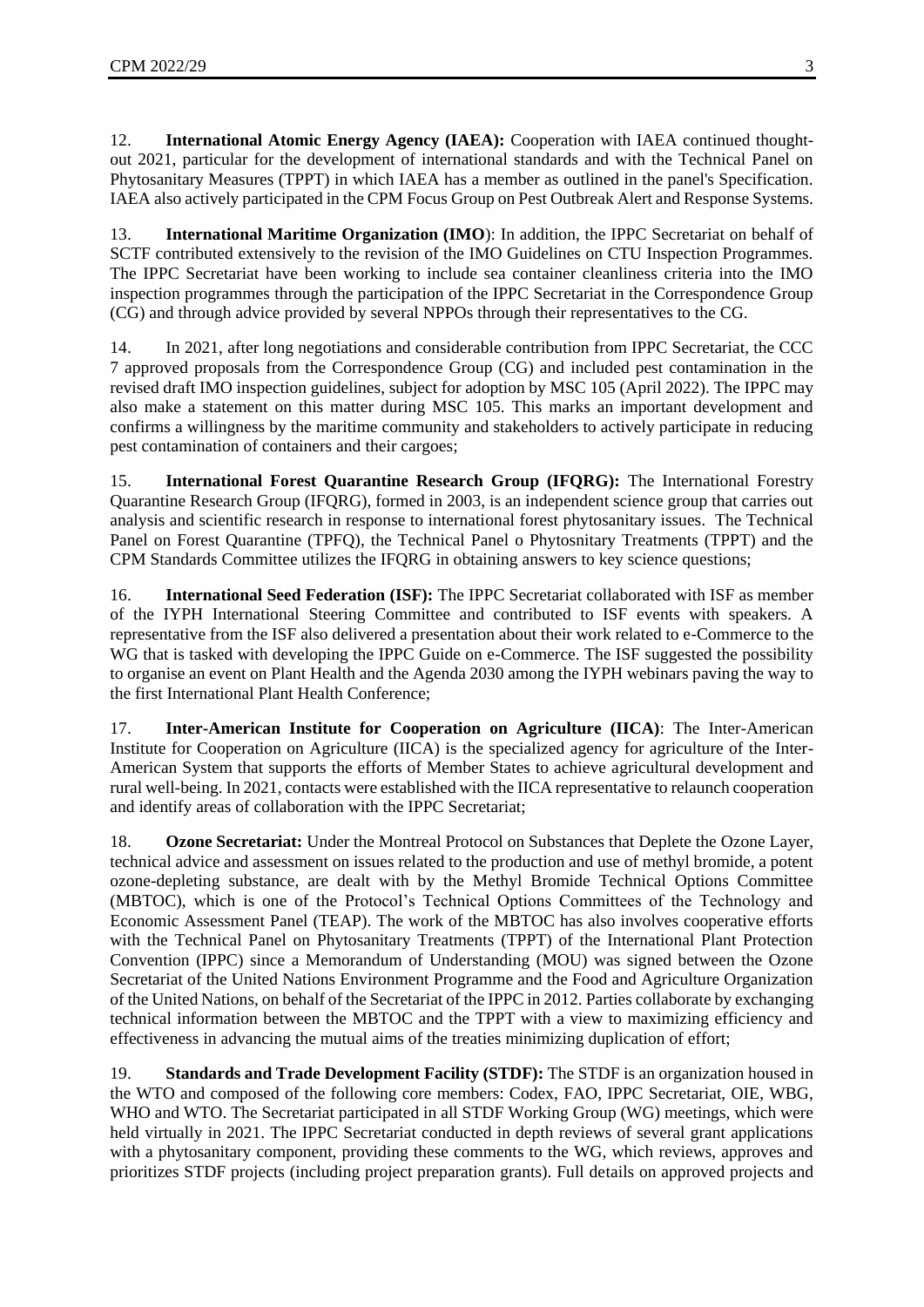their outcomes can be found on the STDF website. The IPPC Secretariat was audited for their implementation of a STDF project for the development of a network of Phytosanitary Capacity Evaluation (PCE) facilitators, and results of this audit were presented to the WG in October 2021 and during a dedicated webinar co-organized with the IPPC Secretariat. The audit highlighted the good management of the project and the usefulness of the PCE for the IPPC Community. The IPPC Secretariat is active in several small STDF groups working on a variety of initiatives including: Monitoring, Evaluation and Learning, electronic certification and public-private partnerships;

20. **The Phytosanitary Measures Research Group (PMRG)2:** The International Phytosanitary Measures Research Group (PMRG), is an independent science group, that provides a forum where critical phytosanitary treatment issues can be addressed through discussion and collaborative research. The mission of the PMRG is to harmonize research on phytosanitary treatments and other measures with application to international trade of horticultural commodities to support IPPC Technical Panels, plant protection organizations, and researchers. The Technical Panel o Phytosanitary Treatments (TPPT) utilizes the PMRG in to support the development of international phytosanitary treatments to be considered and approved by the Standards Committee;

21. **UN Environment**: The IPPC Secretariat participated to the inter-agency communication coordination with the environment and biodiversity-related organizations throughout 2021 and plans to continue this collaboration. Participating to such meetings allows the IPPC Secretariat to take part to a cycle of interviews underlining IPPC contributions to biodiversity and the environment;

22. **The World Customs Organization (WCO):** According to the WCO and the IPPC Secretariats Joint Work Plan action 1.4 both sides continue cooperation with the aim to strengthen linkages between customs and agriculture-food agencies at the national level and to raise awareness of the IPPC and WCO communities on the ways for potential collaboration. The IPPC Secretariat delivered a presentation during the 5th WCO Global AEO conference that took place in May 2021. The IPPC Secretariat continues to attend meetings of the WCO Working Group on e-Commerce (WGEC) as an observer, making submissions and interventions to raise awareness about phytosanitary issues among members of the WGEC. The WCO submitted e-Commerce materials in response to an IPPC Secretariat call for contributed resources in 2021 and continues to participate in the development of the IPPC Guide on e-Commerce;

23. **The World Trade Organization (WTO) and the SPS Committee**: The IPPC Secretariat presented updates at all WTO-SPS Committee meetings held in 2021. The Secretariat also provided training at the SPS In-depth Virtual Course: Session 5 (The SPS Agreement and the ISSBs) in October 2021. In addition, the IPPC Secretariat participated in the virtual SPS Committee Thematic Session on Procedure to Monitor the Process of International Harmonization in November 2021 and presented an overview of the monitoring mechanism of the IPPC, highlighting that it is one objective with the new IPPC Strategic Framework, the IRSS (Implementation Review and Support System) general survey results and the intention of making it a sustainable system, and the idea of having a monitoring and evaluation framework for the IPPC community. It was noted by the SPS members participants that the process of international harmonization is dependent of the contracting parties and that implementation may be different from as one standard may be applicable or not to one contracting party. A report from the WTO-SPS Secretariat is being presented to the CPM-16.

24. **The World Animal Health Organization (OIE)** participated in the CPM Focus Group on Pest Outbreak Alert and Response Systems.

25. **Universal Postal Union (UPU):** A representative of the Universal Postal Union UPU participated in the third meeting of the Working Group to develop the IPPC e-Commerce Guide for plants, plant products and other regulated articles to provide background information on the UPU and their work on e-Commerce and to identify potential areas for collaboration. The UPU also responded to

1

<sup>2</sup> PMRG webpage: [https://www.ippc.int/en/external-cooperation/organizations-page-in-ipp/phytosanitarymeasuresresearchgroup/.](https://www.ippc.int/en/external-cooperation/organizations-page-in-ipp/phytosanitarymeasuresresearchgroup/)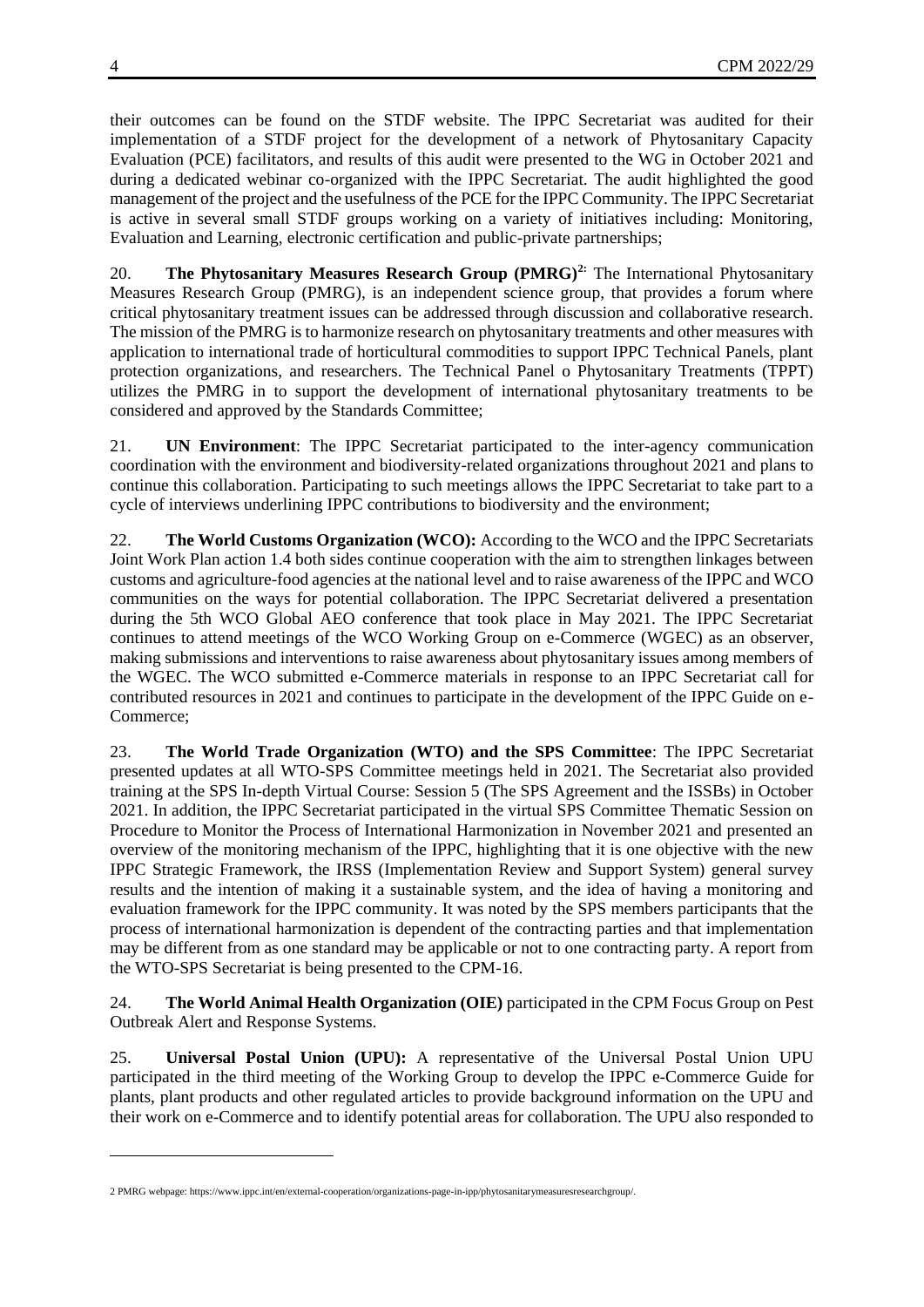the IPPC Secretariat call for contributed resources related to e-Commerce and the materials they submitted were posted on the IPP, following review by the IC;

26. **Intergovernmental Panel on Climate Change (IPCC):** The Secretariat has been in contact with an IPCC representative to seek their collaboration by appointing a specialist in climate change to compose the CPM Focus Group on Climate Change and Phytosanitary Issues. Among the goals of the focus group are to enhance the recognition of phytosanitary matters in the international climate change debate, strengthen collaboration, and exchange information with relevant organizations such as the IPCC.

#### **II. Section 1. Research and academia**

27. The IPPC Secretariat has also increased its liaison activities with research and academia, in line with the new development agenda on phytosanitary research coordination foreseen by the IPPC Strategic Framework 2020-2030.

28. Liaison activities were carried out with the following organizations:

1) **Euphresco:** (for the paper on phytosanitary research coordination) as well as some initial joint activities on remote sensing and plant health; University of Cyprus, CIHEAM and University of Florence (for the 16th Congress of the Mediterranean Phytopathological Union and other joint activities);

2) **CABI and University of York**: (for the study on the global burden of crop loss); the Universities of Basilicata and Perugia, for the 14th International Conference on Plant Pathogenic Bacteria; the Erasmus Mundus Joint Master Degree in Plant Health (for their support towards IYPH 2020 and a presentation made by the IPPC Secretary);

3) **Imperial College London**: ICL provided technical support to the IPPC Secretariat for the implementation of the Standards and Trade Development Facility (STDF) funded global project entitled Rolling out a Systems Approach Globally- [sharing tools for enhanced application of](https://www.ippc.int/en/core-activities/capacity-development/beyond-compliance-project/)  systems approach and market [negotiation on plant pest risk \(MTF/INT/336/STF\),](https://www.ippc.int/en/core-activities/capacity-development/beyond-compliance-project/) which ended in June 2021. The tools that support the use of Systems Approach by the National Plant Protection Organizations are refined under the project with inputs from trained and validated [facilitators,](https://www.ippc.int/en/core-activities/capacity-development/phytosanitary-system/systems-approach/beyond-compliance-facilitators/) and instruction manuals were developed as well. The tools and manuals were translated in six FAO official languages and can be downloaded from [Systems Approach online tools](https://www.ippc.int/en/core-activities/capacity-development/phytosanitary-system/systems-approach/systems-approach-online-tools/) on the IPP. The [phytosanitary systems page on Systems Approach](https://www.ippc.int/en/core-activities/capacity-development/phytosanitary-system/systems-approach/) was updated for posting tools and manuals. As dissemination activity of the tools, introductory video and infographic video were developed in cooperation with a communication specialist;

4) **University of Turin / Agroinnova**: (for their annual programme on the IYPH 2020); contacts were also established with the Entomological Society of America, the International Association for the Plant Protection Sciences, the International Society for Plant Pathology and La Sapienza University of Rome;

5) **University of Florence**: the IPPC Secretariat lectured the class of plant pathology at the University of Florence, Department of Agricultural, Food, Environmental and Forestry Science and Technology (DAGRI), Plant pathology and Entomology section. Hosted by Prof. Laura Mugnai, Professor in Plant Pathology and Co-Editor-in-Chief of [Phytopathologia Mediterranea,](https://oajournals.fupress.net/index.php/pm) IPPC Secretariat addressed the students of the master's class in [Natural Resources Management](https://www.unifi.it/p-cor2-2021-101221-B216-0-0-0.html)  [for Tropical Rural Development](https://www.unifi.it/p-cor2-2021-101221-B216-0-0-0.html) in a three-hour lecture that took place virtually while trying to engage the students. The lecture introduced the IPPC to the students as well as its activities and then stimulated the students in a real-life simulation with a hypothetical scenario of pest detection.

#### **III. Section 2 Regional Plant Protection Organizations**

29. The IPPC Secretariat provided continuous support to Regional Plant Protection Organizations taking part to the work of some CPM Focus Groups as well as for the delivery of webinars and other events. The IPPC Secretariat supported the 33rd Technical Collaboration among RPPOs, whom met